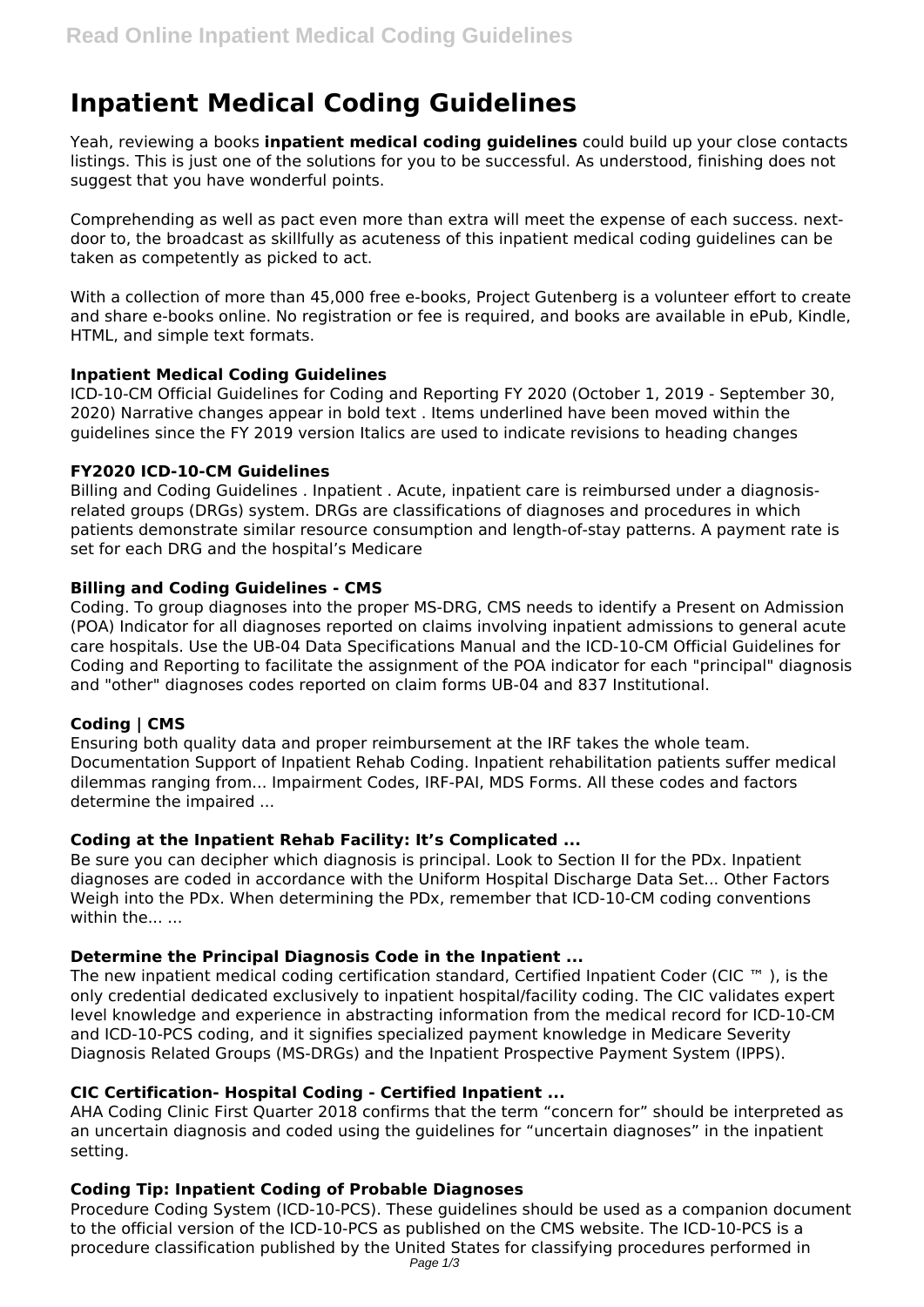hospital inpatient health care settings.

## **ICD-10-PCS Official Guidelines for Coding and Reporting**

Evaluation and management (E/M) coding is the use of CPT ® codes from the range 99201-99499 to represent services provided by a physician or other qualified healthcare professional. As the name E/M indicates, these medical codes apply to visits and services that involve evaluating and managing patient health.

## **Evaluation and Management Coding, E/M Codes - AAPC**

ICD-10-CM Official Coding and Reporting Guidelines. April 1, 2020 through September 30, 2020 . 1. Chapter 1: Certain Infectious and Parasitic Diseases (A00-B99) g. Coronavirus Infections . 1) COVID-19 Infections (Infections due to SARS-CoV-2) a) Code only confirmed cases

# **ICD-10-CM Official Coding and Reporting Guidelines April 1 ...**

The inpatient coding system is solely based on the assignment of ICD-9/10-CM diagnostic and procedural codes for billing and appropriate reimbursement. It's the standard coding system used by physicians and other healthcare providers for classification and coding of all diagnoses. It uses ICD-10-PCS to report procedures.

## **Difference Between Outpatient Coding and Inpatient Coding ...**

The short answer is no. Medicare's Evaluation and Management Guidelines state although your differential diagnoses may include "possible," "probable," or "rule out" diagnoses to reflect the complexity of your medical decision making, ICD 10 coding rules state you cannot use R/O, probable, suspected, possible, etc. as diagnosis codes.

## **ACEP // Diagnosis Coding and Sequencing FAQ**

For inpatient coding, the coding professional should assign procedure codes for all procedures that impact reimbursement and quality reporting, and ensure data is captured to meet the organization's needs as designated by the facility guidelines.

#### **Developing Facility-Specific Coding Guidelines | Journal ...**

Reviews hospital inpatient medical record documentation and properly identifies and assigns: ICD-10-CM and/or ICD-10-PCS codes for all reportable diagnoses and procedures. This includes determining the correct principal diagnosis, co-morbidities and complications, secondary conditions and surgical procedures.

#### **Inpatient Coding Specialist - Elevate Medical Solutions**

and Human Services (DHHS) provide the following guidelines for coding and reporting using the International Classification of Diseases, th Revision, Clinical Modification (ICD-10-10CM). These guidelines should be used as a companion document to the official version of the ICD-10-CM as published on the NCHS website.

#### **2018 ICD-10-CM Guidelines**

These guidelines should be used as a companion document to the official version of the ICD-10-PCS as published on the CMS website. The ICD-10-PCS is a procedure classification published by the United States for classifying procedures performed in hospital inpatient health care settings.

# **ICD-10-PCS Official Guidelines for Coding and Reporting**

Coding Guidelines -A +A Coding Guidelines Level of Visit ... The recommendations in this publication do not indicate an exclusive course of treatment or serve as a standard of medical care. Variations, taking into account individual circumstances, may be appropriate. This content is for informational purposes only.

#### **Coding Guidelines - AAP.org**

Inpatient/Outpatient Unbundling Policy Policy Number: CPCP002 Version: 6.0 Enterprise Clinical Payment and Coding Policy Committee Approval Date: 09/30/2019 . Plan Effective Date: 09/30/2019. Description: The purpose of the Inpatient/Outpatient Unbundling Policy is to document a payment policy for covered medical and surgical services and supplies.